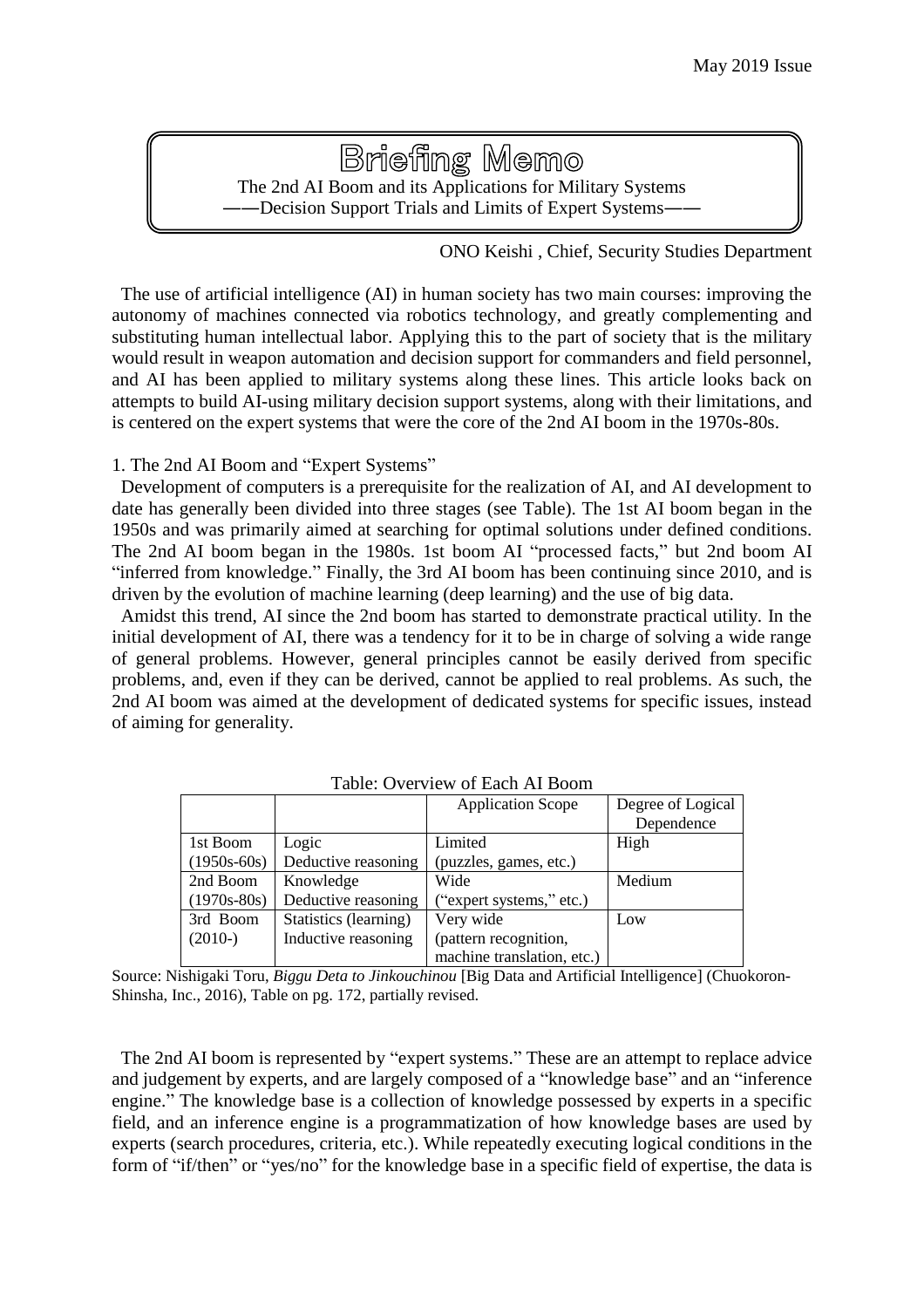narrowed down and conclusions are drawn (deductive reasoning). MYCIN, a system developed at Stanford University in the early 1970s, had a 69% probability of accurately determining an infectious disease diagnosis (approaching the 80% probability of human experts).

### 2. Tactical Decision Support via Expert Systems

Expert systems, which were deemed to have reached practical use in the civilian sector, were reviewed for application to military systems. In the 1970s, the number and types of sensors increased due to the increased functionality of equipment, there was a dramatic increase in the amount of information to be processed, in addition to the information becoming more complex, and it became necessary to respond quickly during battles. Efforts were made to develop expert systems for military systems in order to overcome the physical limitations of time, as well as quality and volume of information.

For example, the CLASSIFY expert system was developed to assist in target detection for anti-submarine warfare (ASW). It was based on information from various sensors, and was an attempt to systemize the art/craft of detecting enemy submarines. Information obtained from sensors includes distance, direction, angular velocity, sound patterns, doppler changes, and seabed topography. In the past, individuals determined the target's position based on experience and intuition.

However, as the number of sensors increased and their functions became more sophisticated, the information content became more complex and the amount of information significantly increased. Additionally, the high performance of submarines made it necessary to make decisions quickly. CLASSIFY processed a large amount of data sent by sensors, referred to the databased experience and intuition (knowledge base) of experts, and at the same time added statistical processing (fuzzy logic, Bayesian inference, etc.) to enable more precise target detection. The input information was not all processed sequentially, and a "blackboard" method was adopted where intermediate results from each part were written in a common area. This enabled parallel processing and shortened the overall analysis time. In other words, it was intended to overcome the volume problem (information volume, time constraints) in ASW information processing and improve quality (statistical processing).

ADRIES, developed as a monitoring system for ground-based targets, was expected to add additional information and statistical processing to the collected data, supporting tactical decisions (especially analysis of the nature and scale of enemy units). ADRIES combined ground search data collected from synthetic aperture radar (SAR) with terrain information as a pre-built knowledge base, basic unit composition, and other information obtained through reconnaissance, then statistically processed it to evaluate the situation and recognize targets. The combination of a knowledge base and statistical processing was the same as in CLASSIFY.

These systems use statistical processing to infer an overall picture from partial information by combining certain information with uncertain information. In other words, it systemized the work of "A word to the wise is enough (for appropriate guessing the whole)." In addition to deduction estimation, algorithms (Bayesian inference) became a major pillar in statistical information processing. Uncertain information is also processed with Bayesian inference, and it provides users (commanders, etc.) with results in the form of "There is an XX% probability that enemy tank unit is located in the highlands ahead, and the unit seem to be regiment size with the probability of YY%." A similar system was also developed in Australia (Decision Support System).

### 3. Maintenance Support via Expert Systems

Apart from tactical decision support for combat commanders, systems incorporating expert systems were also considered for work decision support in logistics support divisions. The US Army developed PRIDE as a maintenance support system for failure recovery with the HAWK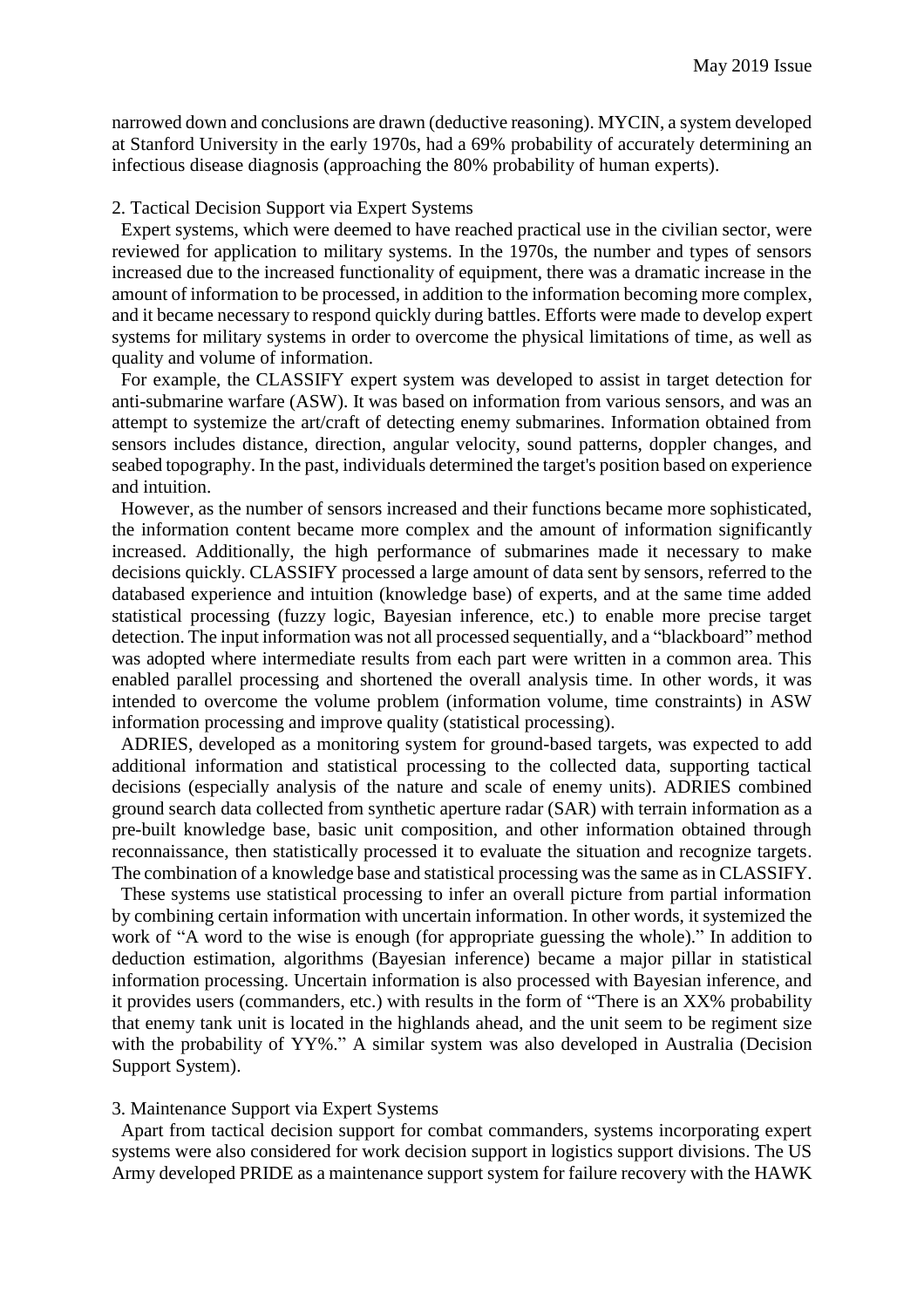surface-to-air missile system's radar. The purpose of this system was to turn the know-how of veteran radar repair personnel into a database (knowledge base) so that even inexperienced soldiers could respond to and handle repairs to a certain extent when a failure occurred. PRIDE was brought to Saudi Arabia during the Gulf War (1990-91) and used for maintenance and repairs of locally deployed HAWKs. The US Army also developed a maintenance support system for M1 Abrams main battle tank.

The US Air Force built the EMMA missile maintenance support system using expert systems. Missile parts were modularized, so on-site repairs centered on module replacement. The system repeatedly did a question and answer routine with the technician to identify the replacement module for the failed missile. This was also work that required experience, and, with the example of GBU-15 guided bombs, using EMMA reduced time to identify repair points by 40% per bomb and by 74% overall. Cycle cost for the GBU-15 was also reduced.

According to the US Navy, the IDS maintenance support system for close-in weapon systems (CIWS), which used an expert system, reached a 91% success rate for locating failures. In addition, IDS discovered, in one hour, the cause of a failure that maintenance staff were unable to identify over the course of two weeks. Most of these maintenance support systems were designed to run on a personal computer, in consideration of convenience at work sites. In general, naval air force equipment tends to be multifunctional and limited in volume, but on the other hand, it is extremely difficult to identify the cause of failure by moving the equipment, spreading it out, and disassembling it, particularly when equipment on ships fails during operations at sea. It was thought that such maintenance obstacles could be overcome by using maintenance support systems that utilized AI (expert systems). In addition, improving on-site response capabilities makes it unnecessary to send equipment back every time a failure occurs, improving operational efficiency.

#### 4. Issues with the 2nd AI Boom

For users, expert systems seemed to be consultants with excellent expertise, but the 2nd AI boom itself died down in the mid-1990s. There were two main reasons for this: problems specific to expert systems and problems related to the coexistence of humans and AI.

First, one of the problems specific to expert systems is that it is not easy to turn experts' knowledge into a database and make a "knowledge base." Experts' knowledge includes vague things like experience, intuition, and tacit knowledge, and there are many cases where experts answer by saying "We judge it this way in this case, but I can't adequately explain why." Programmatically expressing this requires a lot of effort, and the results are not necessarily what experts would expect. And for input information as well, experienced mechanics intuitively know that "the engine sounds different from normal," but when inputting this to an AI system, it is necessary to divide the sound into elements such as volume, frequency, period, directionality, sound quality, etc., and then define whether there is a statistically significant difference from normal cases.

In addition, for defense equipment, the same piece of equipment will be subject to frequent small-scale improvements as technology evolves and operational requirements change, and maintenance and repair methods will change accordingly. In other words, the maintenance support system also needs small scale improvements that match the equipment, and multiple maintenance support systems must be prepared if there are multiple versions of the same equipment. AI lacks the versatility that humans ordinarily have in this situation, so the system architecture is in danger of becoming complicated.

Additionally, it is not hard to imagine situations in which the information provided by the AI isn't useful for consulting. The aforementioned tactical decision support system provides information on theoretical probabilities, as can be seen from its use of Bayesian inference. However, information such as "The forward deployed enemy has a 60% probability of being a